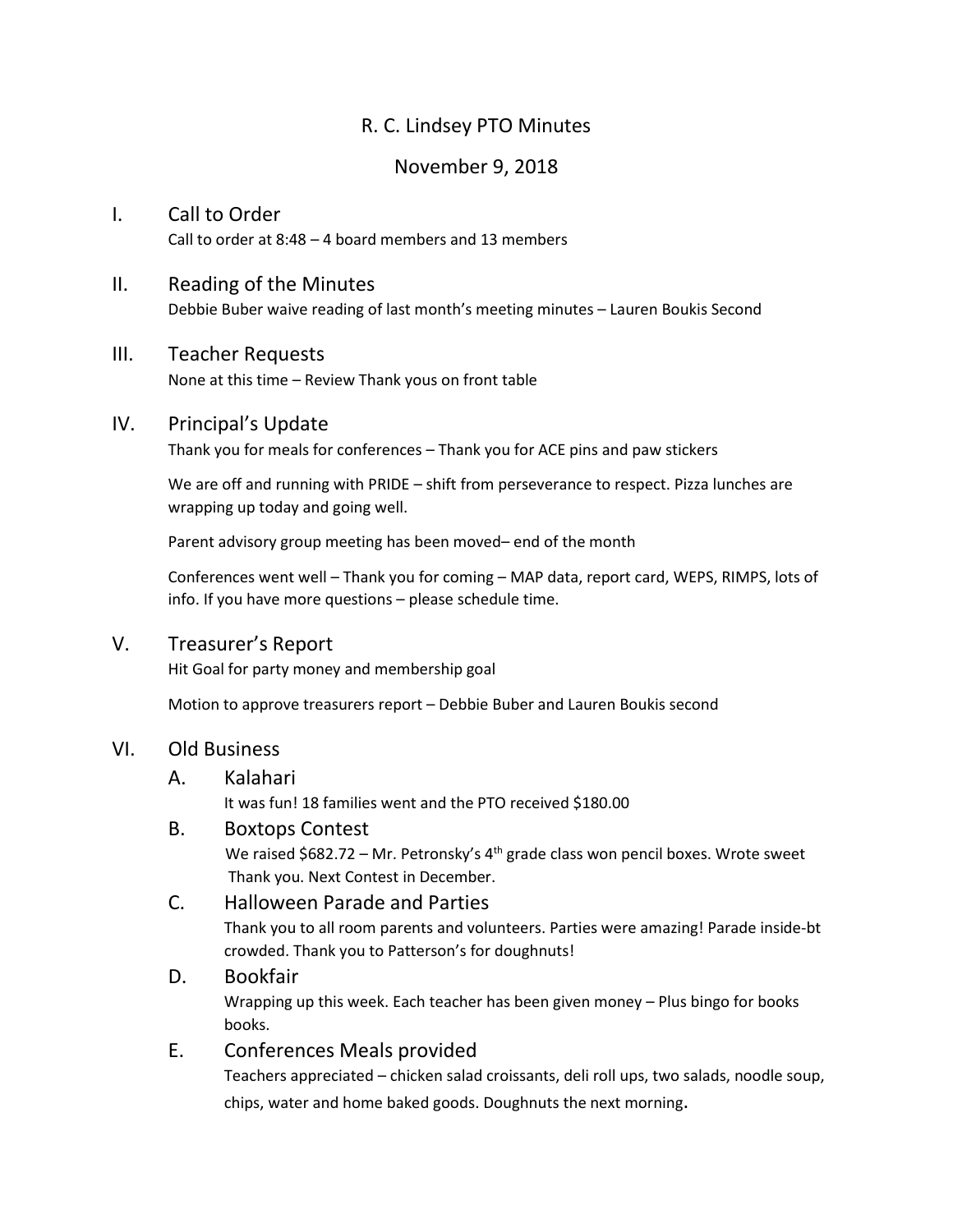- F. Popcorn/Popcorn Machine November Date Change 11/29/2018 Date change to 11/29, last meeting capital funds approved to purchase new popcorn – purchase has been made for largest popcorn machine available with normal plug with cart! Will be delivered in time for Nov. popcorn date.
- G. PVR New dates on Calendar & Laminator is in!!!
- H. Parents' Night Out Nov. 6

Genevieve Duxbury - At Colonial Beverage about a dozen people came. – new turnout – It was a nice event. Next event possibly yoga in January.

# VII. New Business

- A. Veteran's Day Program PTO provides cake and coffee for vets – serving coffee and cake
- B. Mulan Jr. -Nov 16 and 17

Tickets still available.

# C. Family Fun Night – Bingo for Books

6:30 PM in the MPR - Cards will be \$1 – Bring your own dry erase or dry erase markers for sale as well as light snacks. Game winners will have selection of books to choose from.

## D. Vendor Night

Danna Geraci – Dec 6 - 44 vendors paid – more space than last year. Please share the facebook event – get the word out. \$221.00 in ads for Chester News and Geauga Maple Leaf – Still need crafters – also still need volunteers. Contact Danna. Hanging signs – in building and around town. Vendors are looking for a longer timeframe.

# E. Holiday Shop

Becky Ohlsen – Volunteers will be contacted soon. She's going to run a pricing evening. Merch is purchased. Start setting up after vendor night – volunteers needed – for an hour or whole week. Needed  $8<sup>th</sup>$  and  $9<sup>th</sup>$  for set up and  $10<sup>th</sup> 11<sup>th</sup>$  and  $12<sup>th</sup>$  for classes.

#### F. Doughnuts at Dawn

Danielle Pitcock –  $13<sup>th</sup>$  and  $14<sup>th</sup>$  separate by alphabet – Patterson donates. Looking for volunteers to help with set up and serving. Holiday shop is open those days. Parents 7:45-8:15

#### VIII. Adjournment

Lauren Boukis motion to adjourn - Christa Mason second